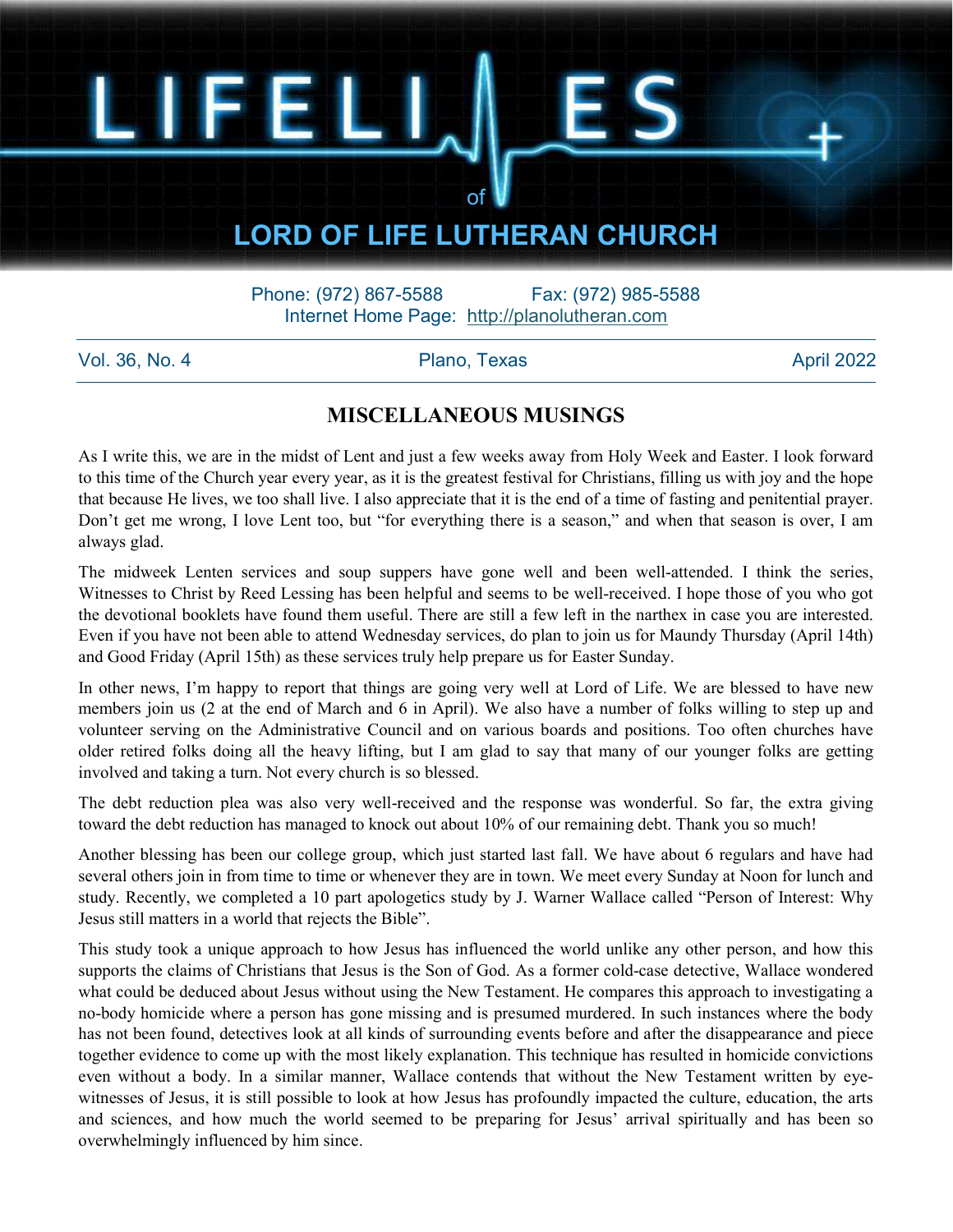

For example, no religion since Christianity has attempted to ignore Jesus. All faiths after him (Islam, Baha'i, New Age, the cults, etc.) have to offer some explanation for who Jesus is. Jesus has even impacted religions that preceded Him (for example, Buddhism and Hinduism) as they too must explain or come up with some way of dealing with Jesus. Christ Himself, however, ignored all false religions before Him. Jesus didn't need to explain how He fit in the framework of Mithraism or Zoroastrianism, for example. In fact, Jesus' largest impact on religion has been to supplant many that ended shortly after the rise of Christianity.

The book gives several other examples of the impact Jesus has had and points out how all of this is from a man who never left a small part of land in the Middle East. Jesus never wrote a book or held a political office or led an army. He had no access to social media or any modern tools used today to broadcast a message. He didn't come from a prominent family, was never formally educated in a fancy school, didn't own a home or have money and possessions. His work lasted only three short years, and for all appearances, ended in complete failure with His own disciple betraying Him and the people calling for Him to be executed. Yet this man has had billions of followers and has changed history unlike anyone else in history and it isn't even close!

If this study sounds interesting to you, can read his book which was published last year by Zondervan. I recommend it. I also can loan you the study if you would like to use it for your small group.

Blessings in Christ,

# prepare for<br>Worship in april

#### April 3: Fifth Sunday in Lent

Texts: Is. 43:16–21; Phil. 3:(4b–7) 8–14; Luke 20:9–20 Hymn of the Day: "My Song Is Love Unknown," 430

#### April 6: Midweek Lent V, 1:30 PM & 7 PM

#### April 10: Sunday of the Passion

Texts: Deut. 32:36–39; Phil. 2:5–11; Luke 22:1–23:56 or Luke 23:1–56 or John 12:20–43

Hymn of the Day: "All Glory, Laud, and Honor," 438

#### April 14: Maundy Thursday, 1:30 PM & 7 PM April 15: Good Friday, 7:30 PM

#### April 17: The Resurrection of Our Lord

Texts: Is. 65:17–25; 1 Cor. 15:19–26; Luke 24:1–12 Hymn of the Day: "Awake, My Heart, with Gladness," 467

#### April 24: Second Sunday of Easter

Texts: Acts 5:12–20 (21–32); Rev. 1:4–18; L John 20:19– 31

Hymn of the Day: "O Sons and Daughters of the King," 470 or 471

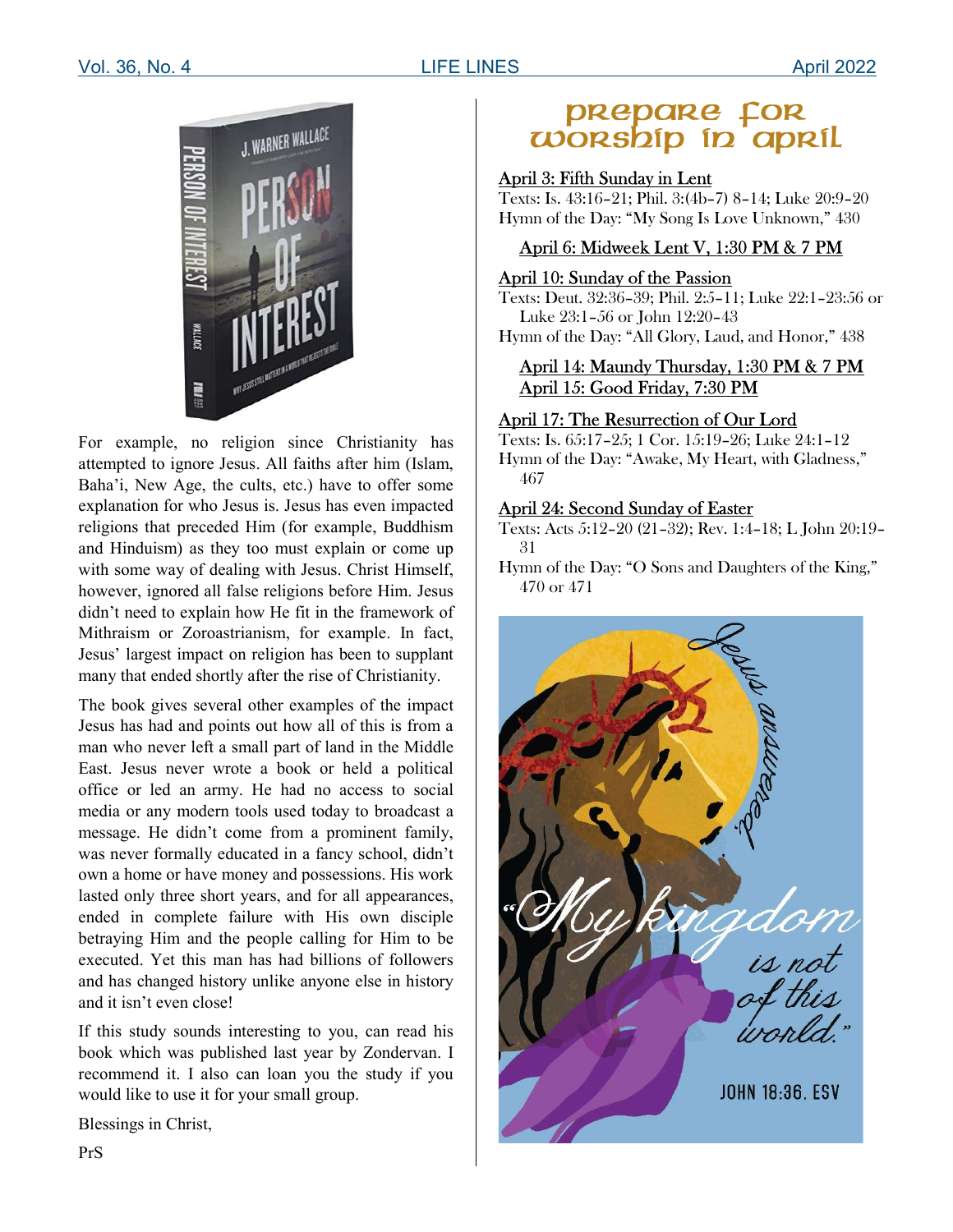## LORD OF LIFE DEBT REDUCTION - WHY NOW?

Debt reduction/elimination is an invigorating aspiration, for individuals who are financing a home or vehicle and for organizations trying to free up cash flows to utilize for other purposes. Lord of Life Lutheran Church is similarly challenged currently with a very manageable debt burden on our real estate in a potentially rising interest rate economic cycle.

As many of you are aware, our church facilities were constructed and financed over a period of time as successive opportunities for expansion occurred, with debt reaching a peak of \$1,695,000 in 2008. As of February, 2022 the outstanding balance of our debt is \$148,208 and the interest rate on this variable interest rate loan is 3.625%, historically very low. However, as most of you are aware, economic market forces will cause those interest rates to rise in the near term.

This is a prime time for us to begin a focus on reducing our loan, as every extra payment will be weighted more heavily to reduce the principal balance, thus saving interest expense and eventually debt elimination and freeing up offerings to be directed to other ministries. A dedicated group of Lord of Life parishioners have made extra principal payments on our loan over those 14 years with significant benefit. This is a great time to concentrate on a common goal. As you know, consistent extra monthly giving counts up over time, even in small amounts.



Prayerfully consider setting a personal challenge to participate in this effort. No written commitment is required on your part, but a personal determination to be intentional and disciplined in execution of this plan. Please use the envelopes in the Narthex to make your extra payment or note on your check the amount you would like to allocate to debt reduction.

Every contribution is significant in this worthy goal.

Yours in Christ, Pat Greer Endowment Committee Chair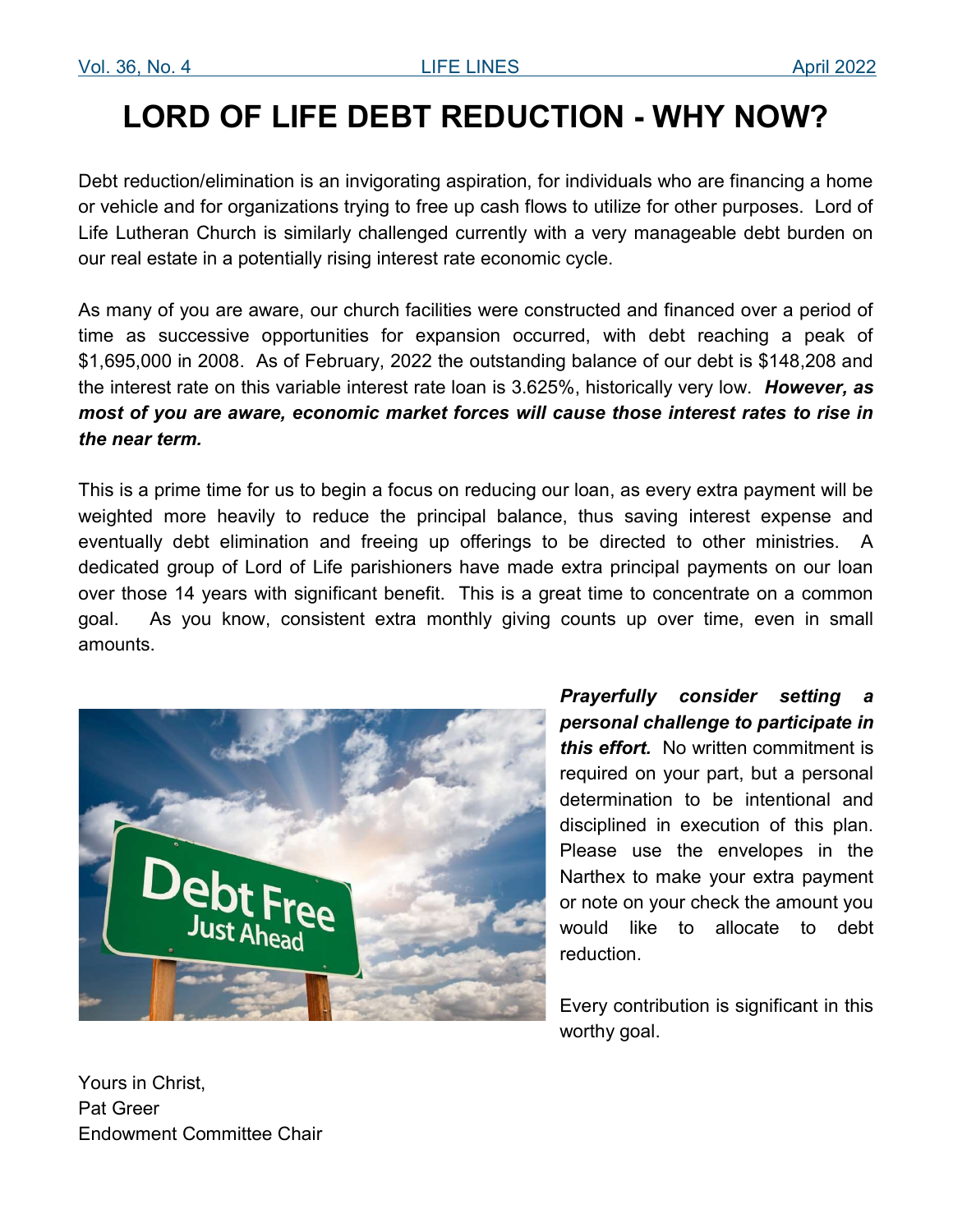

### LWML Texas District 42nd Biennial Convention June 16–18, 2022 Hyatt Regency Houston West Houston, Texas

### Bible Verse:

The steadfast love of the Lord never ceases; his mercies never come to an end; they are new every morning; great is your faithfulness (Lamentations 3:22-23).

Key Objectives:

In a world of uncertainty, we will:

- 1. Know and Trust in God's faithfulness to His promises and to us
- 2. Rejoice in His might through worship and praise
- 3. Share His faithfulness and might with others

### Registration

The 42nd Biennial Convention of the LWML Texas District will be held at the Hyatt Regency Houston West, 13210 Katy Freeway, Houston, Texas, on June 16-18, 2022. **Registration is open!** To take advantage of the discounted registration fee, registrations must be submitted or postmarked by May 1. See the Spring 2022 issue of Linked by Love or visit lwmltxdist.org for more information.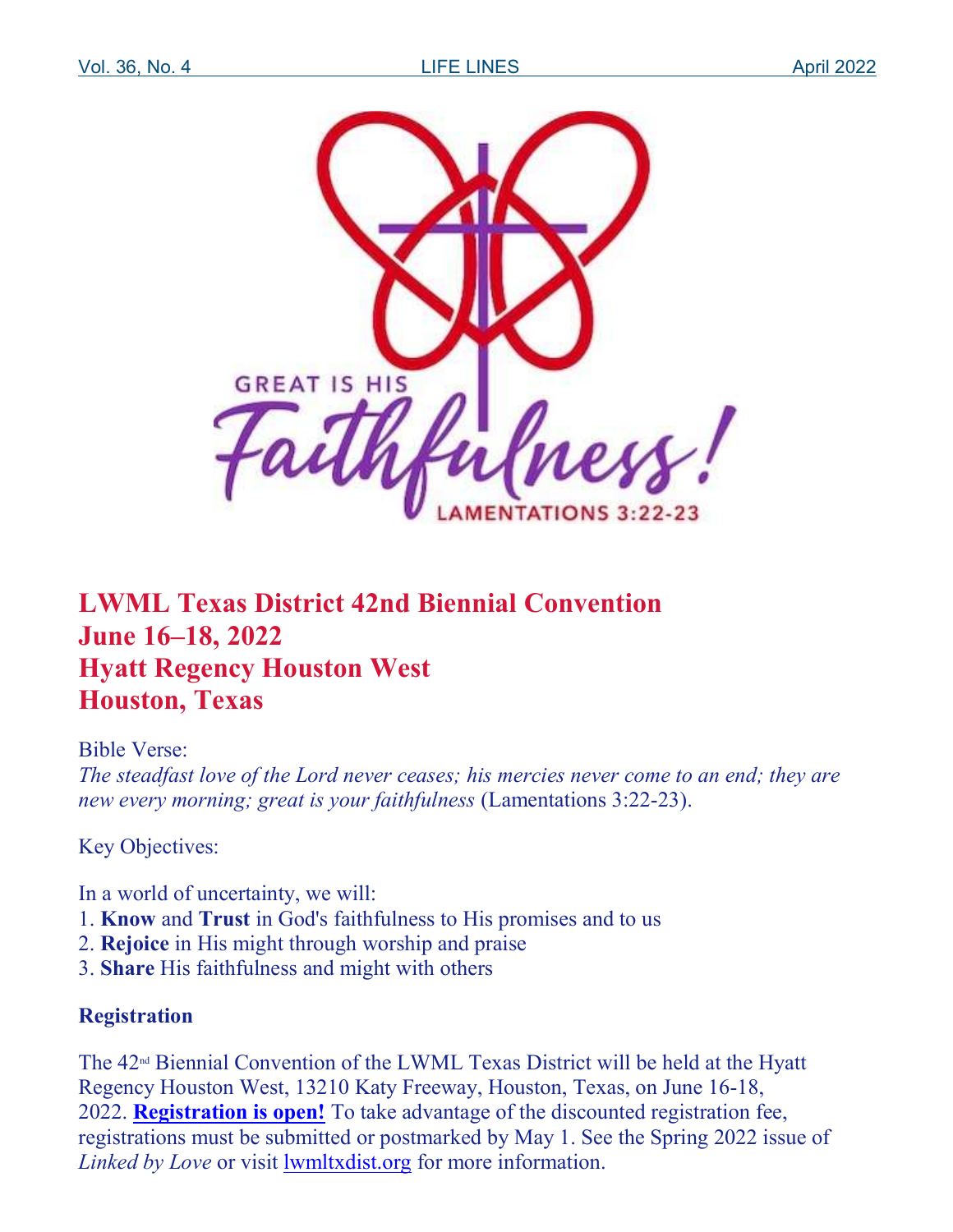### Lord of Life Small Groups

#### EPIC PARENTING

- For 30ish couples with kids For info contact Ben Scarth
- BenjaminScarth@yahoo.com
- Usually meet one Sunday a month in the afternoon or evening

#### FRUITS OF THE VINE CARE GROUP

- For info contact Scott Peters at 972-898- 3351 cell or speters@planolutheran.com
- Usually meet one Sun. a month at 5:30 PM

#### GOOD NEWS CARE GROUP

- For info contact Chris Oltmann at (972) 727- 6330 or Mike Kunschke at (847) 951-6974
- Usually meet the 2nd Sat. of each month at 6:30 PM for Bible study

#### MIXED BLESSINGS

- For info contact Fred and Ruth Bernhardt at (972) 398-0771
- Usually meet the 3rd Sat.3/19 of each month at 3:00 PM

#### COLLEGE GROUP

- For students in college or recent grads
- For info contact Pastor Shaltanis at PastorShaltanis@yahoo.com
- Usually meet after the late service for lunch and Bible study

### Welcome Griffin Barnes!





February 22, 2022

Born into God's family March 13, 2022